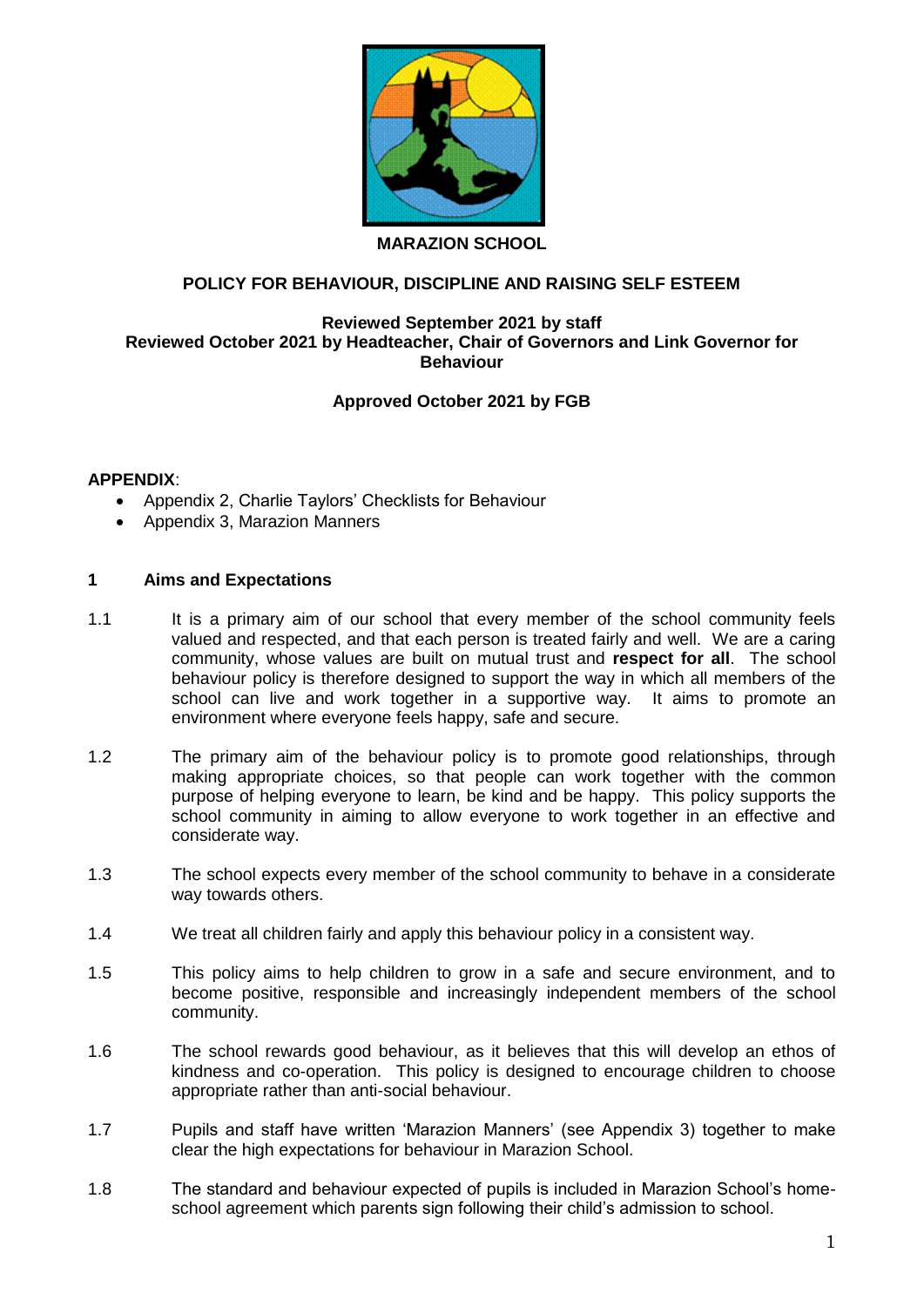1.9 Behaviour is monitored regularly by The Link Governors for behaviour who are **Jim Allen and Tanya Tredinnick**.

### **2 Learning and Behaviour, including Rewards**

#### 2.1 **Support and strategies to promote and encourage consistent good behaviour**:

- o There are 6 vertical (children from YR to Y6 working together) **TREE groups -** *Oak, Chestnut; Yew; Beech; Pine and Ash.* Working together in these groups promotes resilience, independence and creativity and develops positive relationships, showing love, tolerance and respect.
- o During Forest Fridays, children in Reception and KS1 have Woodland or Beach School every morning and KS2 children learn outside of the classroom in the afternoon.
- o On Woodland Wednesdays, children work in small nurture groups with a focus on emotional wellbeing and pastoral care. These sessions also promote resilience and independence, supporting children to reveal confidence and selfesteem
- o Children work together in other ways:
	- Year 6 are *Class Angels* for children in Reception
	- Children have *Buddy Readers* in other classes
	- Some children are *peer mentors* to younger children
	- Older children in school act as *lunchtime buddies*, making sure that children are cared for and are happy during breaks
	- Promotion of *social responsibility*: building teamwork as a whole class in order for children to see how their hard work and action can impact others.

## 2.2 **Rewards:**

- o **Marvellous Merit** system:
	- Pupils earn **merit charts** with 20 spaces on each chart. Merits are awarded for great behaviour, manners, kindness, respect. Once a pupil has scored 20 merits they are presented with a certificate during "Celebration Assembly."
	- When a pupil has been awarded 40 (and then @ 80 and 120) merits, they can choose a prize from the **Pirate Merit Treasure Chest**.
- o There is a termly **Marvellous Merit Raffle** with a prize
- o There is a termly **100% Work Raffle** (for pupils who have earned 100% work) with a prize
- o There is a termly **Kind and Caring Jar Raffle** (for pupils who have been nominated for the kind and caring jar) with a prize of £10, which pupils donate to their chosen charity
- o The **Jago Cup** is awarded annually to the pupil who has the most kind and caring nominations over the school year
- o **Special Achievement Stars** celebrate achievement outside of school these are displayed in the hall/HT's office
- o **Star of the Week** from each class is announced in 'Celebration Assembly' and recorded in the school newsletter. Pupils receive a 'Star of the Week' certificate
- o **Sporting Stars of the week** from YR/KS1 and KS2 are announced in 'Celebration Assembly' and recorded in the school newsletter
- o **Music Stars of the week** from YR/KS1 and KS2 are announced in 'Celebration Assembly' and recorded in the school newsletter
- o **Star of the Term** from each class, for outstanding achievement (eg in writing, in behaviour, in being caring, in progress in reading, in using good manners) over the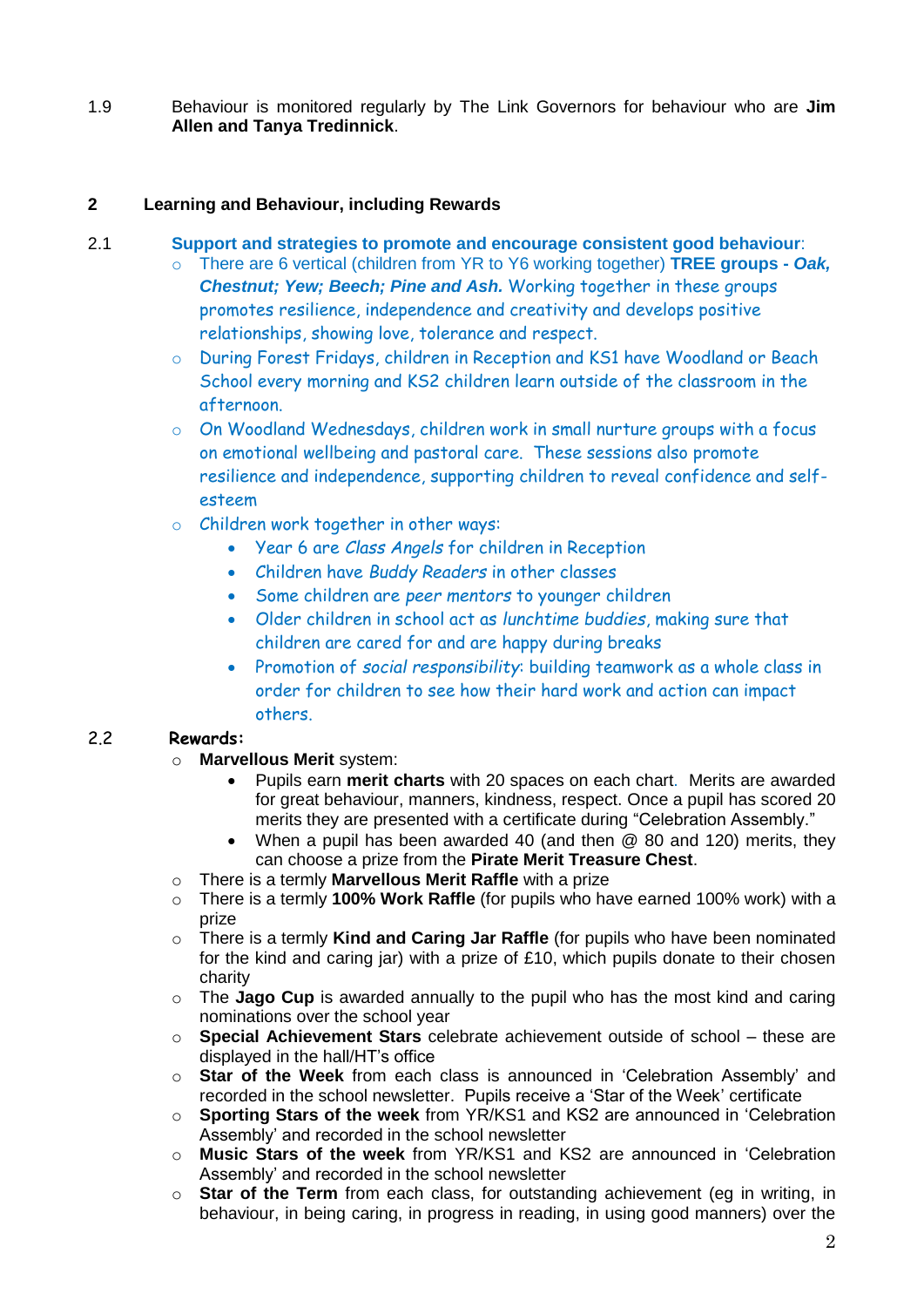term is announced in 'Celebration Assembly.' The reward for 'Star of the Term' is a £5 book voucher

- o **Suns** are displayed in all classrooms pupils are able to see their name remain on the sun all week as a clear prompt that they have been working hard and behaving well
- o **Supernovas / rainbows / planets/ marshmallow land** offer a way for pupils to show consistent 'super effort' displayed in all classrooms.

#### 2.2 Also:

- o **Good Manners noticed during lunchtimes and Breakfast Club** is celebrated during our PSHE assembly (Monday morning) and in the school newsletter
- o **Awards of Merit Certificates; Good Manners and Birthday Greetings** are updated and included each week in the school newsletter
- o **Active Lunchtimes:**
	- $\triangleright$  a range of equipment is available during lunchtime to encourage pupils to be active. This is managed by Sports Leaders (see below)
	- $\triangleright$  Team Training takes place at lunchtime too. This is general fitness training for Marazion School squads
- o **Marvellous Monitors** are appointed in Year 6 every September to take on roles in the school eg Office Monitor; ICT Monitor
- o **Sports Leaders** are pupils who are trained to support PE and sport in school, including at break times; lunchtimes and during after school clubs.
- o Year 6 pupils are expected to be **role models,** setting a wonderful example for younger children and showing outstanding behaviour.

#### **3 Sanctions**

- 3.1 Teacher or Teaching Assistant responses will be made both in non-verbal and verbal form.
- 3.2 A verbal warning by the Teacher or Teaching Assistant
- 3.3 Sun, Cloud and Storm Cloud system in each class:
	- $\circ$  The aim is for the pupil to remain on, or rise above, the Sun each day (see 2.1)
	- $\circ$  Pupil can earn their way back from the Cloud to the Sun within a session through appropriate behaviour
	- o There may be time out for subsequent pupil inappropriate behaviour, if a pupil remains on the Cloud
	- o Time out, usually during lunchtime, if pupil appears on the Storm Cloud
- 3.4 Time in a 'Buddy Class' may be used Buddy Classes are arranged as needed. Individual pupils may have agreed time out/time for calming strategies using the 'Cosy Cottage' (see below)
- 3.5 School-based chores during lunchtimes such as tidying a classroom / sharpening pencils.
- 3.6 Loss of privileges, for example suspension of marvellous monitor / sports leader duties; attendance at an after-school club; not being able to play football at break/lunch times.
- 3.7 For pupils displaying very challenging behaviour, time out in the Cosy Cottage. Time out is only used in this way when it is necessary and occurs for the least amount of time. The purpose of time out is to contain severely disturbed behaviour, which is likely to cause harm to the child or others. Time out only occurs in exceptional circumstances. Episodes of time out are recorded in the Cosy Cottage Log. Time out is a behaviour management tool providing short term management for the target behaviour. It is used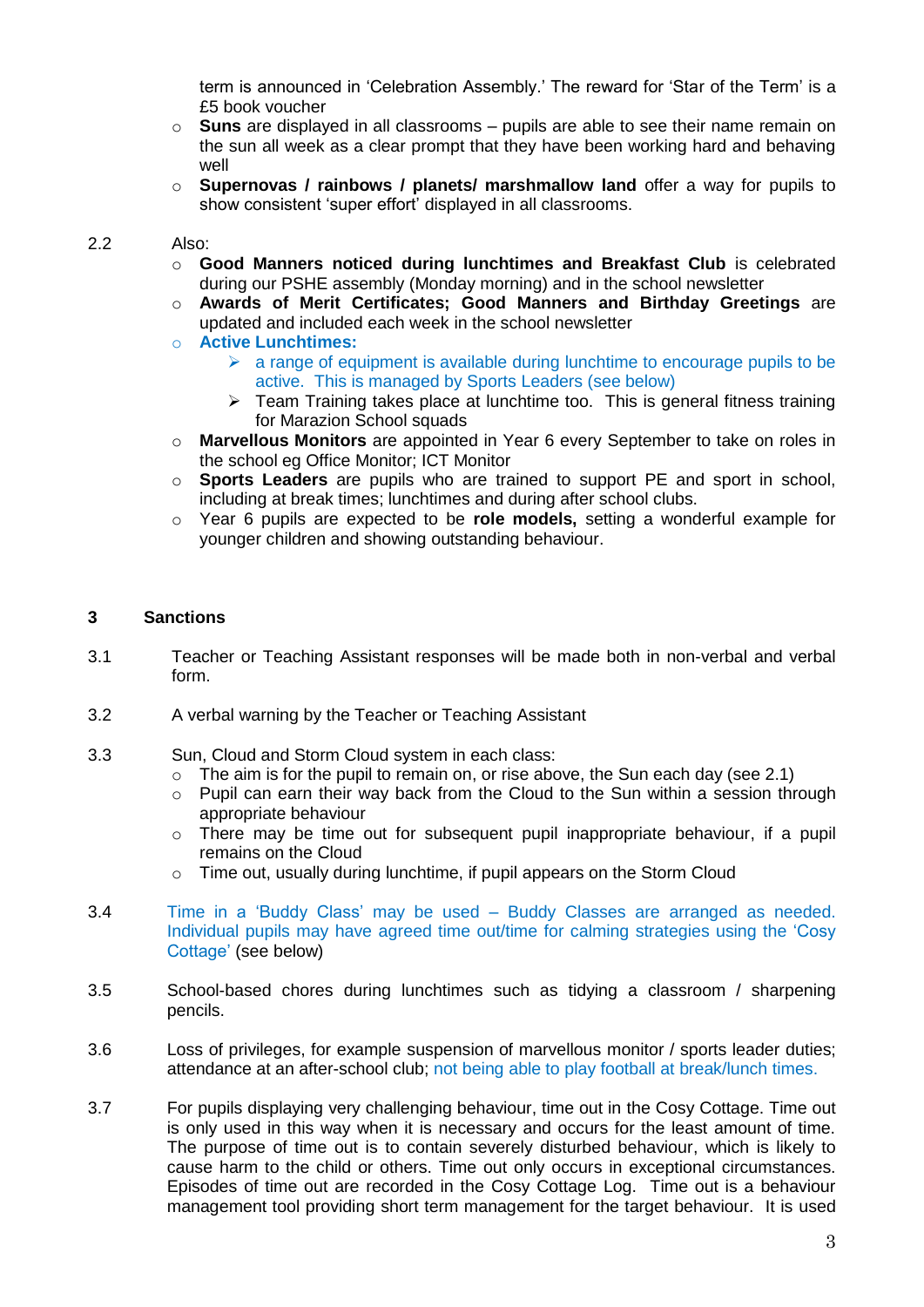to address immediate high risk presented by a child when it is in the best interests of the child and other pupils and adults. The Cosy Cottage provides a safe space for a pupil to become calm and stay safe and ensures the health and safety of pupils and adults. There are usually 2 members of staff in or outside the Cosy Cottage supporting a pupil displaying very challenging behaviour. This time is monitored with a timer so that both adults and pupil are aware of the appropriate time limit in the room. Pupils are in the Cosy Cottage for no longer than is necessary.

Pupils can also choose to use the Cosy Cottage for quiet time. Pupils are given an amount of time (measured with a timer) in this room before returning to class. In these circumstances, there is usually one adult supervising the pupil. The adult may not be in the room but will have sight of the pupil at all times.

- 3.8 Pupil to see Headteacher
- 3.9 Telephone conversation between Headteacher and/or Class Teacher and parents
- 3.10 Meeting with Headteacher and/or Chair of Governors, Class Teacher with pupil and parents
- 3.11 Exclusion in line with the LA Policy.

For behaviour that is considered to be extremely inappropriate, the first sanction may start at 3.8 or 3.11.

The above sanctions (from 3.8) are taken against pupils who are found to have made malicious accusations against school staff.

### **4 Pupils' conduct outside the school gate**

- 4.1 Teachers have the power to discipline pupils for misbehaving outside of the school premises to such an extent as is reasonable, when the pupil is:
	- taking part in any school-organised or school-related activity
	- travelling to or from school
	- wearing school uniform
		- or misbehaviour at any time that:
	- could have repercussions for the orderly running of the school or
	- poses a threat to another pupil or member of the public or
	- could adversely affect the reputation of the school.

4.2 In all cases of misbehaviour the teacher can only discipline the pupil on school premises or elsewhere when the pupil is under the lawful control of the staff member. Parents of the pupil/pupils will be notified of the misbehaviour out of school.

#### **5 Power to search without consent**

- 5.1 School staff are able to confiscate items from pupils including:
	- o stolen items
	- $\circ$  any article that has been or is likely to be used to commit an offence, cause personal injury or damage to property
	- o any item banned by the school eg mobile phones; i-Pods
- 5.2 It is for the teacher to decide if and when to return a confiscated item.

#### **6 Power to use reasonable force**